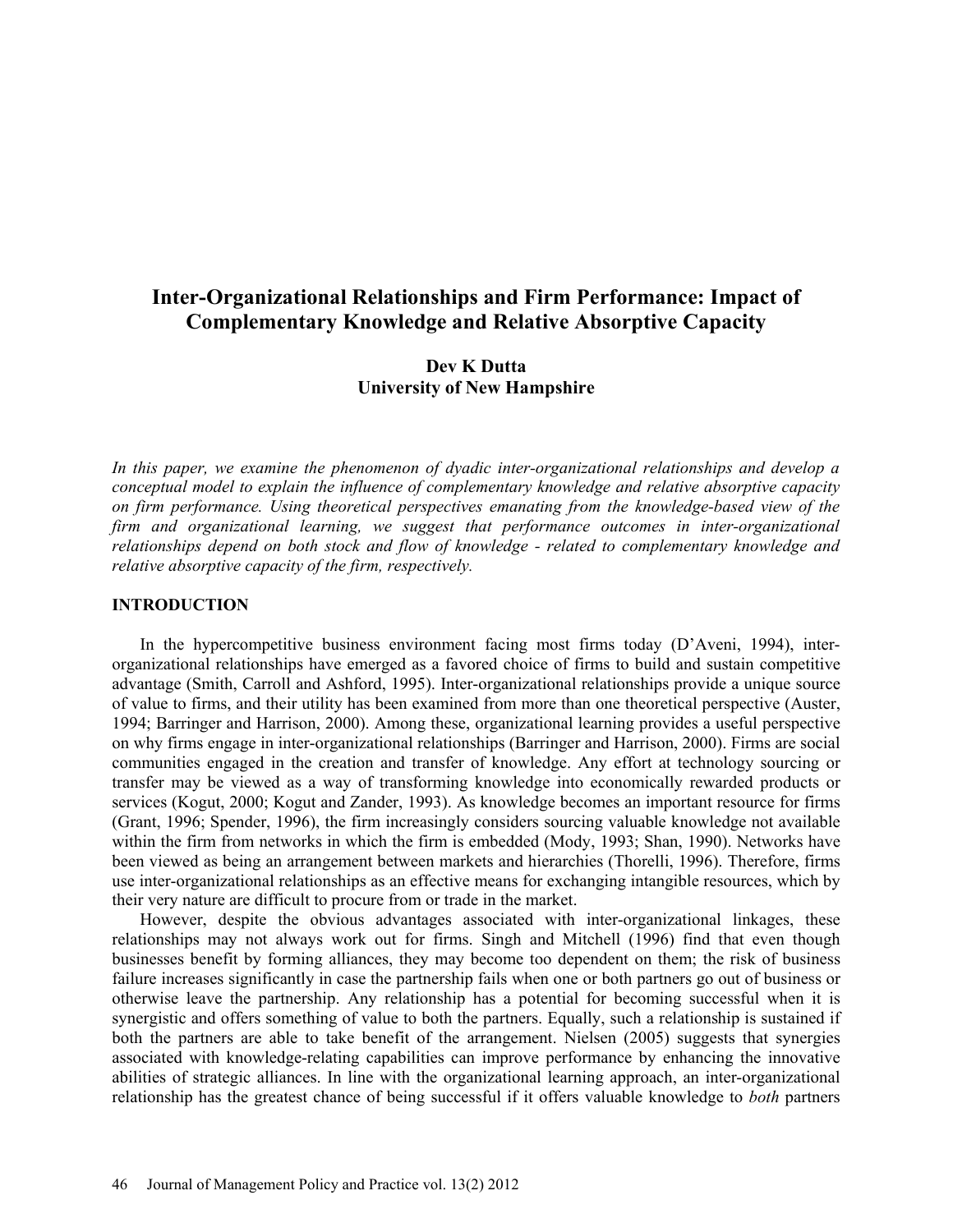and if both partners are able to continually *learn* from the experience. Therefore, the two research questions we ask in this paper are: (i) what kind of knowledge exchange is most beneficial for firms engaged in inter-organizational relationships? (ii) what are the possible additional influences on this process of knowledge exchange, as firms engage in learning from their partners?

In answering these questions, our paper makes several contributions. First, we suggest that when inter-organizational relationships are viewed through a learning perspective, two factors that assume critical importance in influencing firm performance are the partners' complementary knowledge and relative absorptive capacities. Second, by combining both complementary knowledge and relative absorptive capacity into our conceptual model, we offer integration between the knowledge-based view of the firm and the organizational learning approach towards achieving competitive advantage. Finally, by considering both stock (complementary knowledge) and flow (relative absorptive capacity) aspects of knowledge in our model, we indicate that the process of sustaining firm performance based on interorganizational relationships is a highly dynamic process that evolves over time.

### **BENEFITS OF INTER-ORGANIZATIONAL RELATIONSHIPS**

An inter-organizational relationship is any formal or semi-formal arrangement between two or more firms, which provides each participant with a benefit from the collaboration that is either not available or is prohibitively expensive to procure from the market or to develop in-house. Barringer and Harrison (2000) suggest that an inter-organizational relationship can occur in one of several forms – joint ventures, network structures, consortia, alliances, trade associations, and interlocking directorates. While theoretically an inter-organizational relationship can form between two or more firms and incorporate varying degrees of formalization, for the purpose of this paper we restrict our consideration of interorganizational relationships to a formal or semi-formal dyadic arrangement between two partner firms.

The reasons why firms develop inter-organizational relationships have been explored in prior literature based on a number of theoretical perspectives. It has been suggested that these partnerships enable firms to acquire resources and manage uncertainty (resource dependence perspective), reduce transaction costs while accounting for asset specificity, opportunism and small numbers bargaining (transaction cost economics), provide competitive benefits based on firm positioning and profitability (strategic choice perspective), help firms survive and grow (ecological perspective), acquire legitimacy (institutional theory), and align interests with other stakeholders in the environment (stakeholder theory) (Auster, 1994; Barringer and Harrison, 2000; Harrison, Hitt, Hoskisson and Ireland, 2001).

Specifically, in terms of enhancing performance and building competitive advantage, an interorganizational relationship provides a firm with a number of benefits. Based on their longitudinal study of 1903 competitive moves undertaken in the software industry, Young, Smith and Grimm (1996) note that as the number of horizontal cooperative arrangements engaged in by a firm expands, the firm's performance improves. Appleyard (1996) finds that even in fiercely competitive industries, firms use a plethora of mechanisms - both public and private - for the purpose of inter-firm knowledge sharing. Network ties between organizations allow for learning between partners. This helps the firm to reduce environmental uncertainty and facilitate organizational adaptation (Kraatz, 1998). Powell, Koput and Smith-Doerr (1996) suggest that in industries characterized by a complex and rapidly expanding knowledge base and with dispersed nodes of expertise (e.g. biotechnology), the locus of innovation is found within networks of firms rather than in individual firms. This does not mean that these firms are not competitors in the traditional sense of the term. What this indicates, however, is that to build and sustain competitive advantage firms make choices, which enable them to balance external competitive pressures vis-à-vis internal needs for developing capabilities or building competence. In fact, a firm's position in the network as well as its positioning vis-à-vis other players in the network create resource asymmetries. This, in turn, influences the flow of assets, knowledge and information within the network as well as shifts in status of incumbent firms, thus leading to continuous configuration and reconfiguration of competitive positions (Gnyawali and Madhavan, 2001). It is, therefore, natural that in order to consolidate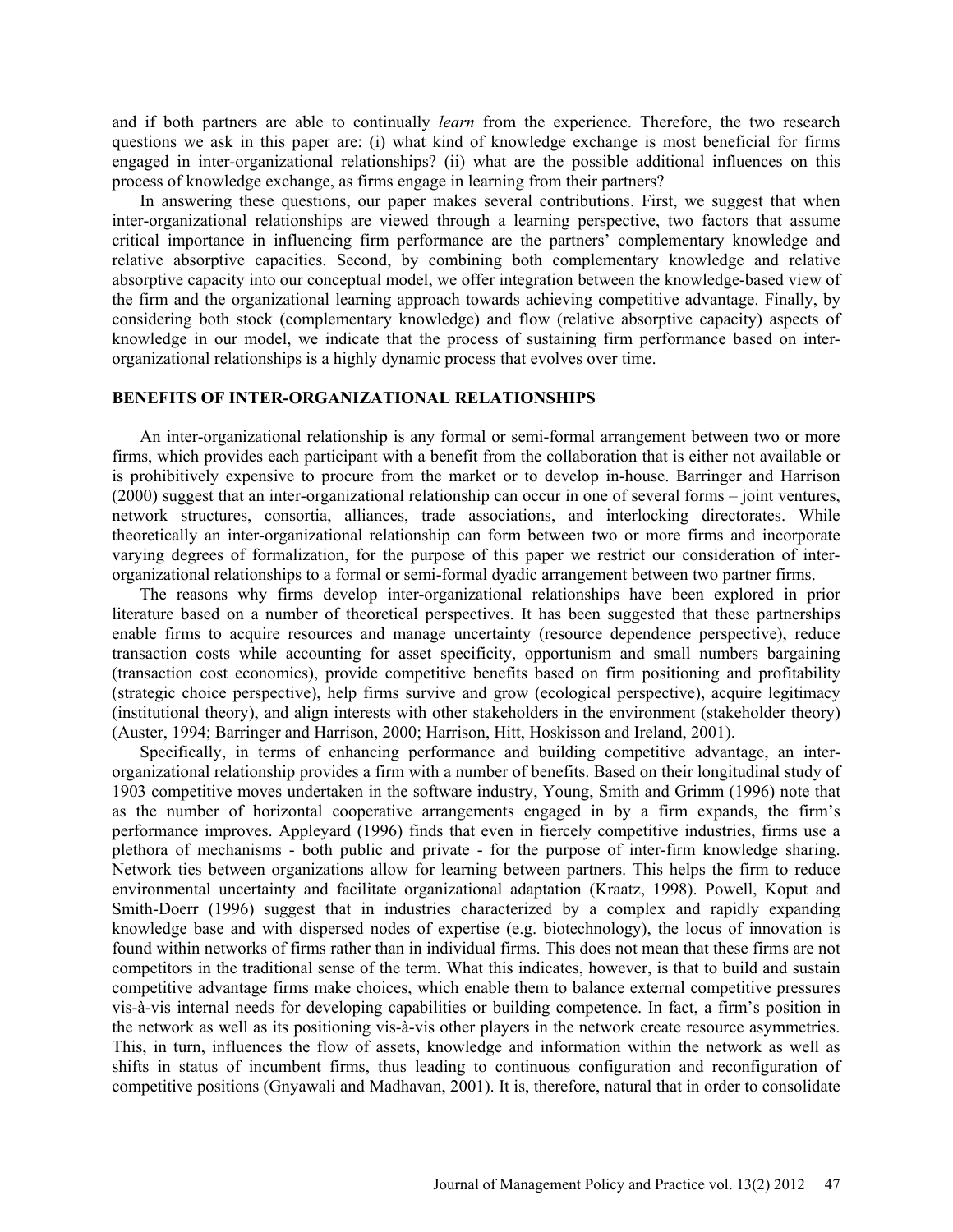their competitive positioning in the industry, firms will take recourse to entering networks and/or involve in inter-organizational partnerships with other players.

Inter-organizational relationships improve a partner firm's competitive position by allowing for cost minimization of transactions while maintaining flexibility (Park, 1996). Based on an embeddedness perspective, McEvily and Zaheer (1999) suggest that sources of combinative capabilities of firms can lie outside their organizational boundaries or more specifically in their network resources comprising bridging ties and relationships with other firms in the external environment where the firm is embedded. Specifically, in industries characterized by open systems architecture and network technologies (such as Sun Microsystem's Open Systems Strategy) there is evidence that collaborative partnerships and sharing of technical knowledge with competitors and even facilitation of market entry by them helps the firm in question in the long term (Garud and Kumaraswamy, 1993). Combs and Ketchen's (1999) study found that firms tend to go for cooperative mechanisms to build resources in the long-term despite the unfavorable exchange conditions it might bring in the short run. In fact, this occurs because many of the resources available and used by a firm may not strictly lie within the firm boundaries and are increasingly be found outside of the firm (Dyer and Singh, 1998).

If we consider inter-organizational relationships from the organizational learning perspective, it becomes obvious that knowledge sharing between the partners will form the fulcrum of such relationships. This may be knowledge as the prime resource that exchanges hands or knowledge associated with other tangible resources transferred between partners. Also, in any exchange of knowledge between partners will lead to learning, which will be based on the partners' individual capacities to absorb knowledge and learn. Therefore, we suggest that the impact of an inter-organizational relationship on performance enhancement for the incumbent firm would depend on two critical parameters. Firstly, characteristics associated with complementary resources (or more specifically, complementary knowledge) shared between partner firms would have a relationship with firm performance. Secondly, the effectiveness of this relationship would depend not so much on the knowledge transferred but rather on the extent and effectiveness with which such knowledge is assimilated within the firm, based on its relative absorptive capacity.

### **COMPLEMENTARY ASSETS, COMPLEMENTARY KNOWLEDGE AND INTER-ORGANIZATIONAL RELATIONSHIPS**

According to Dyer and Singh (1998), competitive advantage in inter-organizational relationships is derived based on: relation-specific assets, knowledge sharing routines, complementary resources/capabilities, and effective governance structures. The authors define complementary resource endowments as being "distinctive resources of alliance partners that collective generate greater rents than the sum of those obtained from the individual endowments of each partner" (p. 666-667). The basic assumption is that each partner brings to the alliance certain resources and capabilities, which when combined provide the partners with an overall resource endowment that is valuable, rare, inimitable and non-substitutable thus leading to competitive advantage.

However, following from Stuart's (2000) finding about a firm's resource profile being an important factor in the firm's alliance formation process, Harrison *et al* (2001) have argued that what matters is resource complementarity rather than resource similarity between the partners. This notion of complementary resources and capabilities follows from Teece's (1986) definition of complementary assets, which provide a firm with a capacity for innovation. Teece suggests that in the case of innovative efforts of firms, it is almost always seen that "… successful commercialization of an innovation requires that the know-how in question be utilized in conjunction with other capabilities or assets … [or] complementary assets which are specialized" (p. 288). According to Teece (1986; 1988), complementary assets are one of three kinds - generic, specialized or co-specialized. While generic assets do not need to be tailored in anyway to suit a specific innovation, the other two categories necessarily must be tailored or modified before they become amenable to use by the firm. Even here, specialized assets have a one-way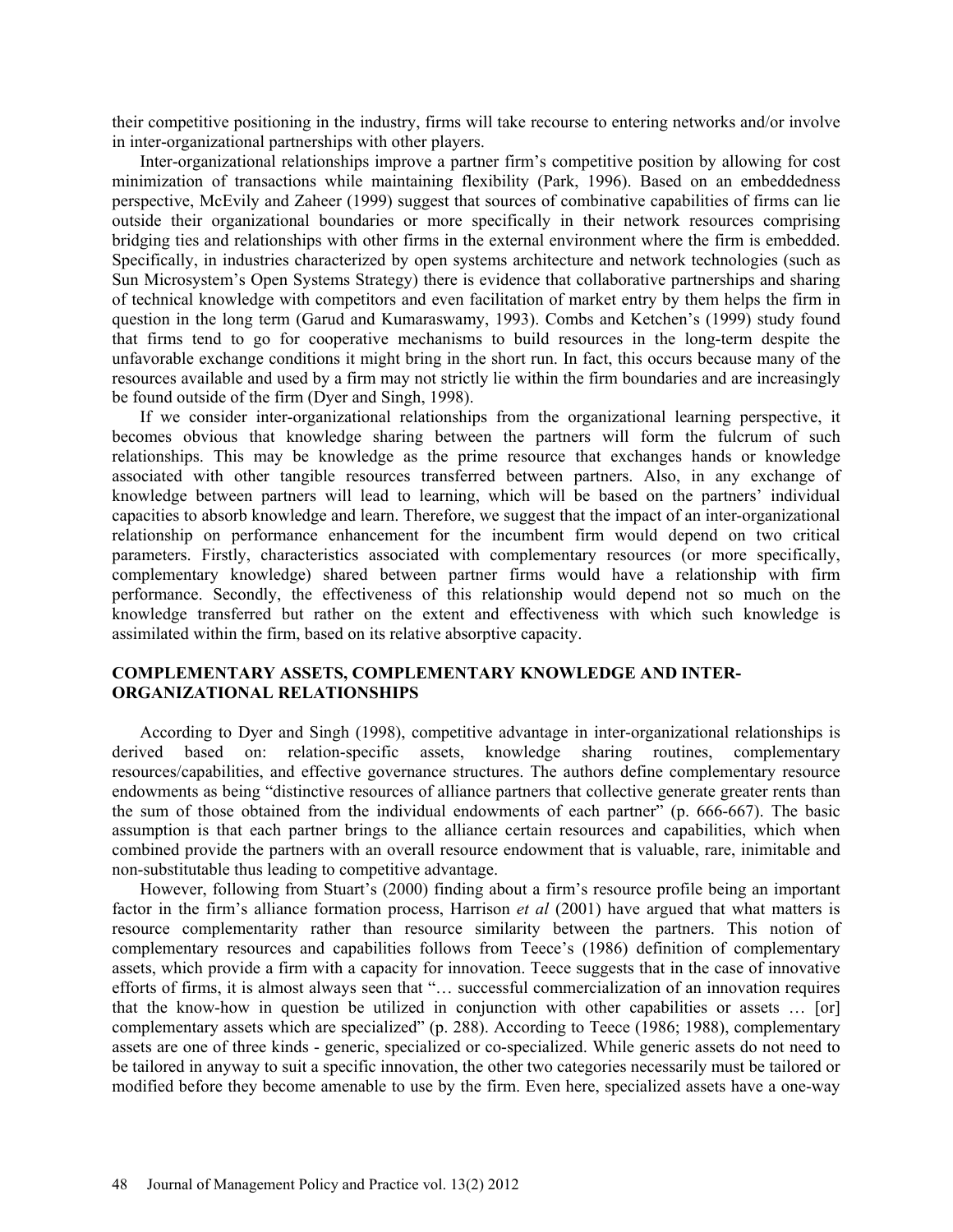dependence on innovation while co-specialized assets are such that they share a bi-directional dependence on the specific innovation.

In an inter-organizational relationship, each partner firm brings to the collaboration a mix of capabilities that are either scale capabilities or link capabilities. Dussauge, Garrette and Mitchell (2000) suggest that a scale alliance as one where the partners contribute similar capabilities while a link alliance is one where the partners bring different capabilities to the partnership. The notion of complementary assets becomes important in inter-organizational relationships because these are partnerships exclusively set up to capitalize on partner strengths and benefit from each other's possession of unique assets and capabilities.

Shenkar and Li (1999) find that in international cooperative ventures, firms engage in a knowledgeseeking behavior. Closely related to the notion of complementary assets, therefore, there exists a similar categorization with respect to the knowledge brought by the partners to the alliance. This is the notion of complementary knowledge. "The knowledge base of a firm/organization is constituted by a core and by a number of other types of knowledge, that can be called complementary," (Saviotti, 1998, p. 853). Dussauge, Garrette and Mitchell (2000) find that link alliances provide their partners with higher levels of learning and capability acquisition, which indicates that the knowledge associated with link alliances, is different from that associated with scale alliances. Since we have anchored our analysis on organizational learning as the chosen theoretical lens, we assume that complementary knowledge forms a subset – or indeed the core - of the broader category of complementary assets. Buckley and Carter (1999) argue that when two firms decide to form an inter-organizational relationship, they remain concerned about uncertainties that may arise out of the risk that managers and employees of each of the partnering organizations not combining their knowledge in the most optimum manner possible. In order to reduce this uncertainty, firms identify certain complementary knowledge or those "… items of knowledge [that] should be brought together, by developing efficient and effective methods of combination,… by deciding where and with whom the combined knowledge should be held" (p. 83).

Researchers have found that many firms devise strategies to share technological knowledge with partners, including competitors, since this serves to improve their performance on innovation (Spencer, 2003). Christmann (2000) goes as far as to suggest that the ability of firms to use best-practices to derive cost-advantage hinges on availability of complementary assets. And yet, not all firms lay emphasis on complementary assets (and more specifically, on complementary knowledge) in formulating their interorganizational relationships. Thus, reasons such as mimetic isomorphism, political considerations and top management commitments may also give rise to formation of specific inter-organizational relationships by firms. However, it has been seen that firms that formulate their network strategy and interorganizational relationships based on exploitation of complementary assets available with the partners perform better than firms that do not do so (Rothaermel, 2001). Therefore, we suggest that in case of inter-organizational relationships, complementary knowledge becomes an important antecedent of subsequent firm performance. Having access to and making effective use of this knowledge allows firms to truly synergize their alliance, reduce mutual risks and take advantage of each others' strengths and capabilities. Therefore, we suggest:

*Proposition 1: All other things being equal, a firm that has an explicit focus on assimilating complementary knowledge through inter-organizational relationships will perform better than a firm that does not have this explicit focus.*

### **RELATIVE ABSORPTIVE CAPACITY AND INTER-ORGANIZATIONAL RELATIONSHIPS**

Harrison *et al* (2001) argue that existence of complementary resources is a necessary but not a sufficient condition for achieving synergy in inter-organizational partnerships. Doz (1996) notes learning is critical in any strategic alliance. These partnerships become inertial or adaptive depending on whether they evolve with time, with the constituent partners engaging in cycles of learning, reevaluation and readjustment of strategic priorities. What becomes equally crucial is how firms are able to actually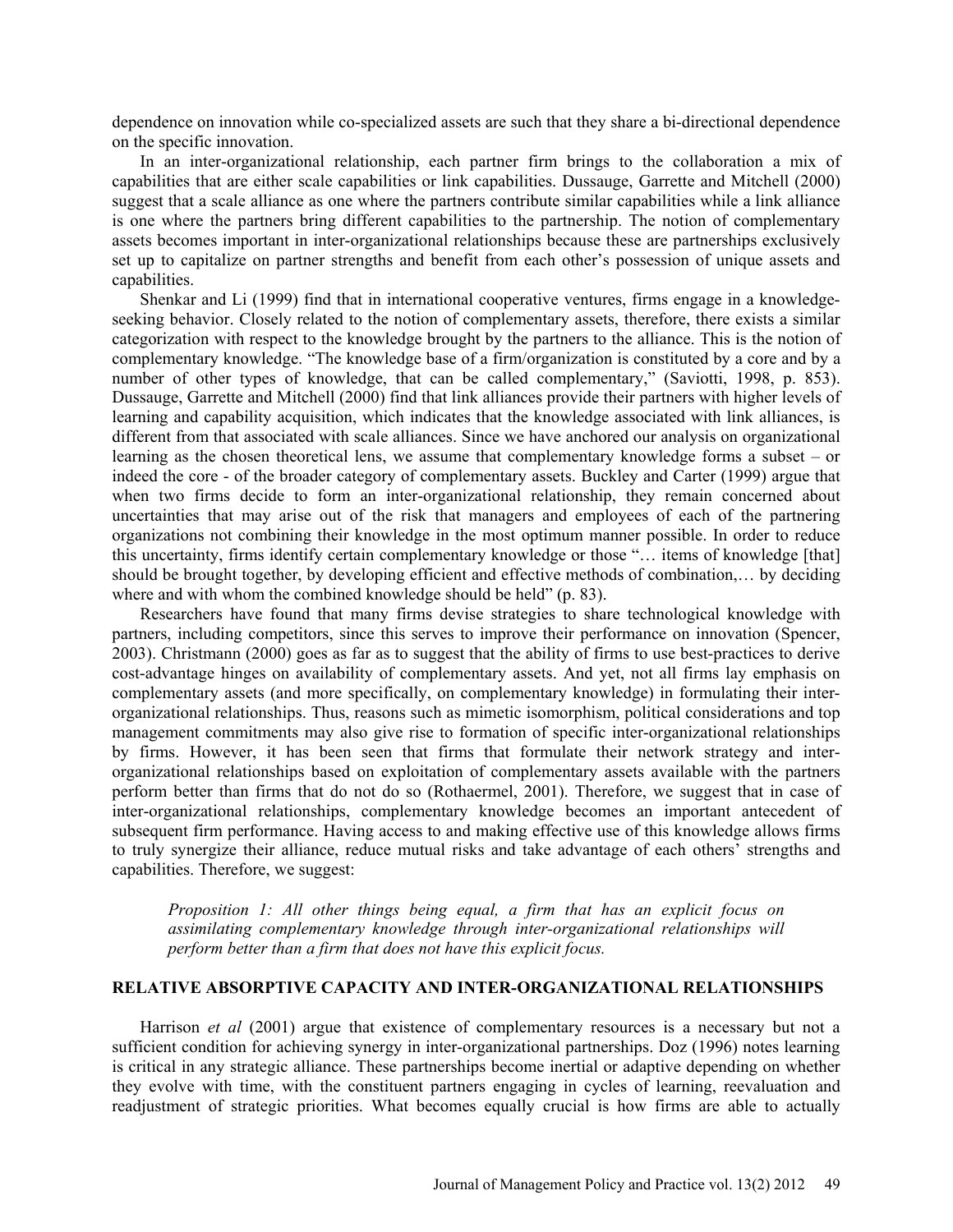transform this learning and knowledge intake into improving their own performance outcomes. In their study of the impact of organizational knowledge on firm performance, Decarolis and Deeds (1999) find that both stocks and flows of knowledge affect firm performance. The authors consider firm citations, patents and products under development as being examples of knowledge stock and alliance partnerships and R&D investment as being examples of knowledge flow. Taking a closer look at the categorization of knowledge in an inter-organizational relationship, we can say that complementary knowledge would be an example of the firm's knowledge stock while the firm's absorptive capacity (Cohen and Levinthal, 1990), i.e. capacity to assimilate knowledge from its partners would be an example of knowledge flow. Saviotti (1998) suggests that there are degrees of appropriability associated with knowledge available to partner firms in inter-organizational relationships. Not only does this depend on the degree of knowledge tacitness – elements of knowledge closer to the technological frontier are newer and expected to be more tacit – but also on its codifiability and transferability. This indicates that other than the commonness of alliance partners in terms of the availability of their complementary knowledge, what also becomes important are the firms' respective absorptive capacities.

Being the capacity to learn from other firms, absorptive capacity is path dependent, based as it is on the firm's previous cumulative learning efforts and investment made by it in processes connected with knowledge accumulation and management. With respect to the influence of absorptive capacity on performance outcomes in inter-organizational relationships, prior studies reveal mixed results. In their study of 792 alliances worldwide, Mowery, Oxley and Silverman (1996) find some support in general that absorptive capacity is important with regard to the firm's ability to extract technical capabilities from its alliance partners. Yet, they also find that these results seem to be tempered for large firms and for those firms that are R&D intensive. Cohen and Levinthal (1990) conceptualize absorptive capacity associated with external knowledge as having three components – ability to understand the knowledge, ability to assimilate it, and ability to apply it. In their study of Hungarian international joint ventures, Lane, Salk and Lyles (2001) find support for the understanding and application roles of knowledge gained from alliance partners but only partial support for the knowledge assimilation role. However, assimilation of the knowledge involves the use of internal routines to diffuse the knowledge within the organization, after the knowledge has been collected and understood. It is inherently more difficult and complex. Lane and Lubatkin (1998) have looked at absorptive capacity not in absolute terms, but as a dyadic construct defined as the relative absorptive capacity that exists between two firms. The authors find that even though relevance of basic knowledge, compensation practices, and shared research communities seem to be important as far as impact of absorptive capacity on firm learning is concerned, there is only partial support for availability of knowledge processing systems and no support for specialized knowledge available with the firms. Thus, even though the relative nature of the absorptive capacity is a better measure to use as compared to its absolute value, there still are uncertainties associated with which aspects of absorptive capacity make the highest impact on absorption and assimilation of partner knowledge.

In addition, what seem to matter are the transparency and receptiveness demonstrated by the firm in sharing knowledge (Larsson, Bengtsson, Henriksson and Sparks, 1998). Thus, a firm can adopt a collective knowledge strategy that varies from collaboration, competition, compromise, accommodation and avoidance. According to Larsson *et al* (1998), "Considering both partners' transparency as well as receptivity should be a substantial step forward in understanding and managing the learning alliance, but given the processual nature of learning interactions, we also need to include the dynamic interplay over time," (p.301).

However, though there is no doubt that relative absorptive capacity of a firm affects its learning outcome in inter-organizational relationships, in view of the mixed results it is intriguing to speculate about the exact impact of relative absorptive capacity on interfirm learning. We suggest that being constructs of entirely different kinds it is incorrect to treat complementary knowledge and relative absorptive capacity at the same level, in terms of their influence on firm performance in interorganizational relationships. If one is a stock variable that constitutes the differences associated with content of knowledge, the other happens to be a process variable that affects the knowledge flow from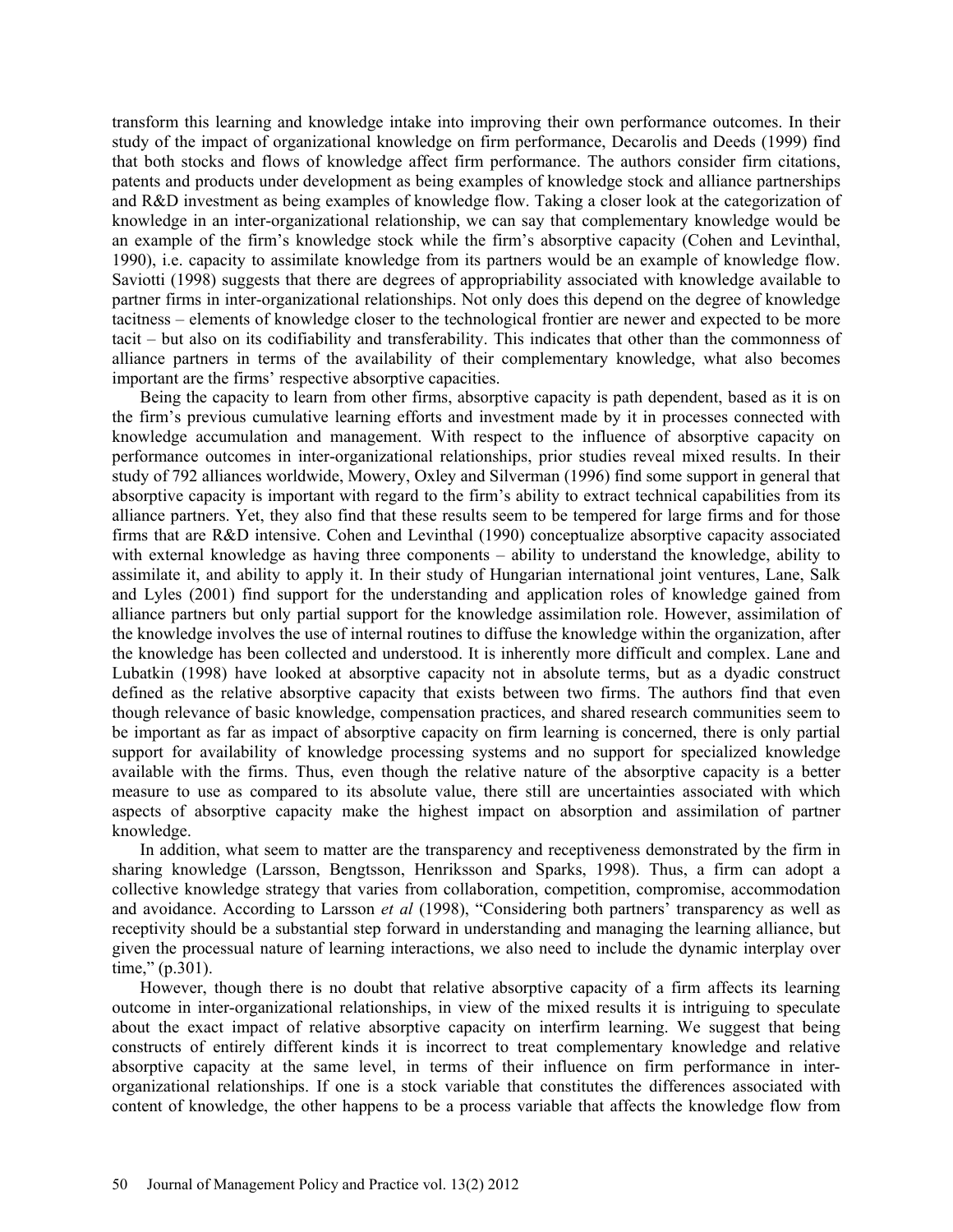one firm to the other. Therefore, we suggest that while complementary knowledge of a firm engaged in an inter-organizational partnership affects its performance, the nature of this relationship between the two constructs is accentuated by the firm's relative absorptive capacity. When relative absorptive capacity of the firm is high, the strength of the relationship of its complementary knowledge on performance is higher than it is when relative absorptive capacity is low. At the same time, being a potential or latent effect, relative absorptive capacity of the firm does not directly affect its performance but does so only indirectly, by affecting the relationship between complementary knowledge and performance. Based on these arguments, we propose:

*Proposition 2: All other things being equal, the relationship between complementary knowledge and performance will be stronger in firms that demonstrate higher relative absorptive capacity compared to firms that demonstrate lower relative absorptive capacity.*

### **DISCUSSION AND IMPLICATIONS**

To summarize, we have suggested that while a firm develops inter-organizational relationships in order to achieve sustained competitive advantage, the benefit from such partnerships crucially hinges on the firm's stock of complementary knowledge and relative absorptive capacity to learn from and assimilate such knowledge. Thus, while complementary knowledge affects firm performance, this relationship is moderated by the firm's relative absorptive capacity. By reconciling the potential effects associated with both stocks (denoted by complementary assets) and flows (indicated by the relative absorptive capacity) of knowledge associated with inter-organizational relationships, our model seeks to explain why we notice differential performance outcomes between comparable firms engaged in similar inter-organizational partnerships in the same industry. We do so by providing several insights, which are highlighted below as major contribution of our paper.

### **Contribution**

We have suggested that following the learning perspective, inter-organizational relationships can be usefully considered as a mechanism employed by firms to derive sustained competitive advantage based on transfer of knowledge as a prime resource. Our first contribution relates to an integration of twin perspectives – the knowledge-based view of the firm and organizational learning perspective – in understanding a phenomenon of interest, viz. inter-organizational relationships.

This paper applies the idea of complementary knowledge – a concept derived from the notion of complementary assets rooted in the resource-based/knowledge-based views of the firm – to the concept of relative absorptive capacity, which is an idea from organizational learning. By doing so, we have attempted to integrate these two perspectives. This allows us to offer a possible explanation of why firms engage in inter-organizational relationships and for those firms that do why is it that we notice differential impact of such strategic action on performance. We concur with previous research that in the context of inter-organizational relationships which by its very nature are of a dyadic orientation, it makes sense to look at the relative effects of factors rather than their absolute effects. We clarify that in such partnerships, it is not the absolute value of knowledge but rather its relative importance or complementarity associated with it that matters. In other words, when we look at the influence of resources and capabilities that each partner brings to the relationship, not only should we be concerned about the uniqueness of the resources and capabilities but also consider their complementary characteristics. However, we go one step beyond the findings established in previous literature when we suggest that within the wider basket of complementary resources, it is the level of complementary knowledge associated with the alliance partners that makes an impact on each other's performance in inter-organizational relationships. In effect, our arguments not only reinforce the notion of knowledgebased view of the firm but also explain its usefulness in domains outside of the firm (such as interorganizational relationships).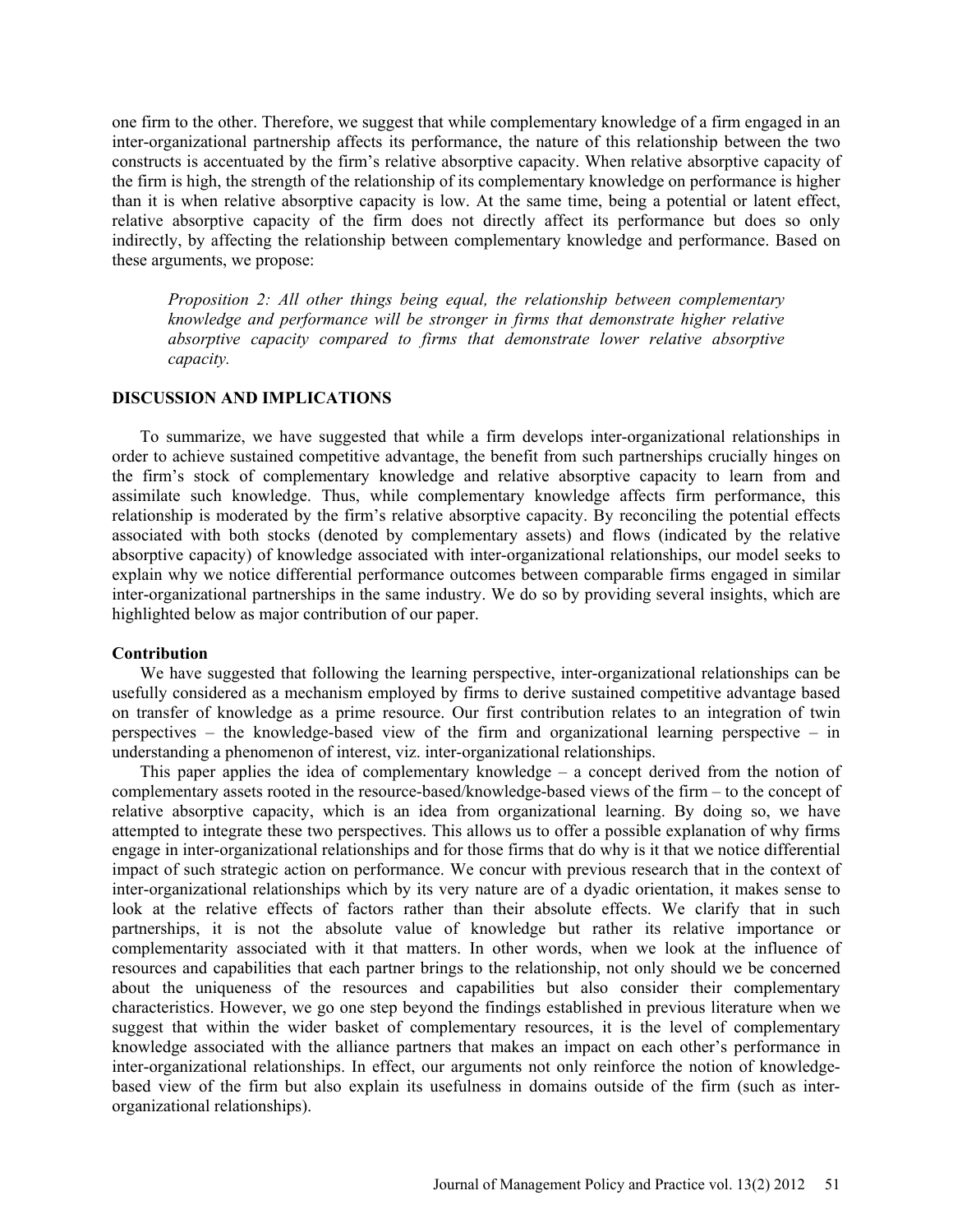Again, while considering the impact of absorptive capacity of the firm on knowledge flows in interorganizational relationships, we suggest that we need to focus on a firm's relative absorptive capacity in such knowledge transfer. This is because it is relative absorptive capacity that endows a firm with a unique capability to assimilate learning from its external partner. By suggesting the use of the construct relative absorptive capacity in our conceptual model, we incorporate the organizational learning approach in our understanding of the phenomenon. Not only is the firm's performance outcome in interorganizational relationships affected by the complementary knowledge that it gets access to, but the overall ability to derive advantage out of such knowledge critically depends upon the learning ability of the firm.

Following from the above, the second contribution of this paper is in being able to integrate the notions of stock and flow of knowledge to suggest that a firm has to be strong on both, in order to derive performance benefits in inter-organizational relationships. In creating value in such partnerships, if complementary knowledge is the stock variable then the flow variable happens to be relative absorptive capacity. Only when both of them are available to a firm and at the minimum appropriate threshold levels, would competitive advantage arising out of inter-organizational relationships be sustainable. The scope for being able to use one in absence of the other is severely limited. By suggesting that assimilation of complementary knowledge and its impact on firm performance hinge on the firm's relative absorptive capacity, we lay the foundation of a process model of how firms derive competitive advantage based on learning partnerships in inter-organizational relationships. In effect, by considering relative values of knowledge content (complementary assets) as well as learning process (relative absorptive capacity), we suggest that building and sustaining competitive advantage based on inter-organizational relationship is a dynamic process that evolves with time.

### **Managerial Implications**

The arguments laid out in this paper offer several practical insights for managers. First, we are suggesting that in order to achieve success in inter-organizational relationships, firms will have to focus on complementary knowledge as the key parameter and spend efforts in identifying the critical complementary knowledge that each partner can provide to the other. Formalizing an inter-organizational relationship with this focus at the outset will ensure that the firm's efforts are well-spent. At the same time, simply having an adequate stock of complementary knowledge is not enough. Each partner would need to also expand its relative absorptive capacity, which would help it to assimilate and utilize the knowledge. This would call for efforts in creating mechanisms within the firm that focus on the identification of strengths and redundancies associated with knowledge identification, transfer, assimilation and use within the firm and improving them, dovetailing them with similar efforts being initiated in the partner firm. In other words, our research adds insights for managers on how to make an inter-organizational relationship work based on knowledge assets, thus suggesting unique strategic, structural and process prerogatives that need to be incorporated in inter-organizational relationships.

### **REFERENCES**

Appleyard, M.M. (1996). How does knowledge flow? Interfirm patterns in the semiconductor industry. *Strategic Management Journal*, 17, (Winter Special Issue), 137-154.

Auster, E.R. (1994). Macro and strategic perspectives on inter-organizational linkages: A comparative analysis and review with suggestions for reorientation. *Advances in Strategic Management*, 10B, 3-40.

Barney, J.B. (1986). Types of competition and the theory of strategy: Toward an integrative framework. *Academy of Management Review*, 11, (4), 791-800.

Barringer, B.R. and Harrison, J.S. (2000). Walking a tightrope: Creating value through interorganizational relationships. *Journal of Management*, 26, (3), 367-403.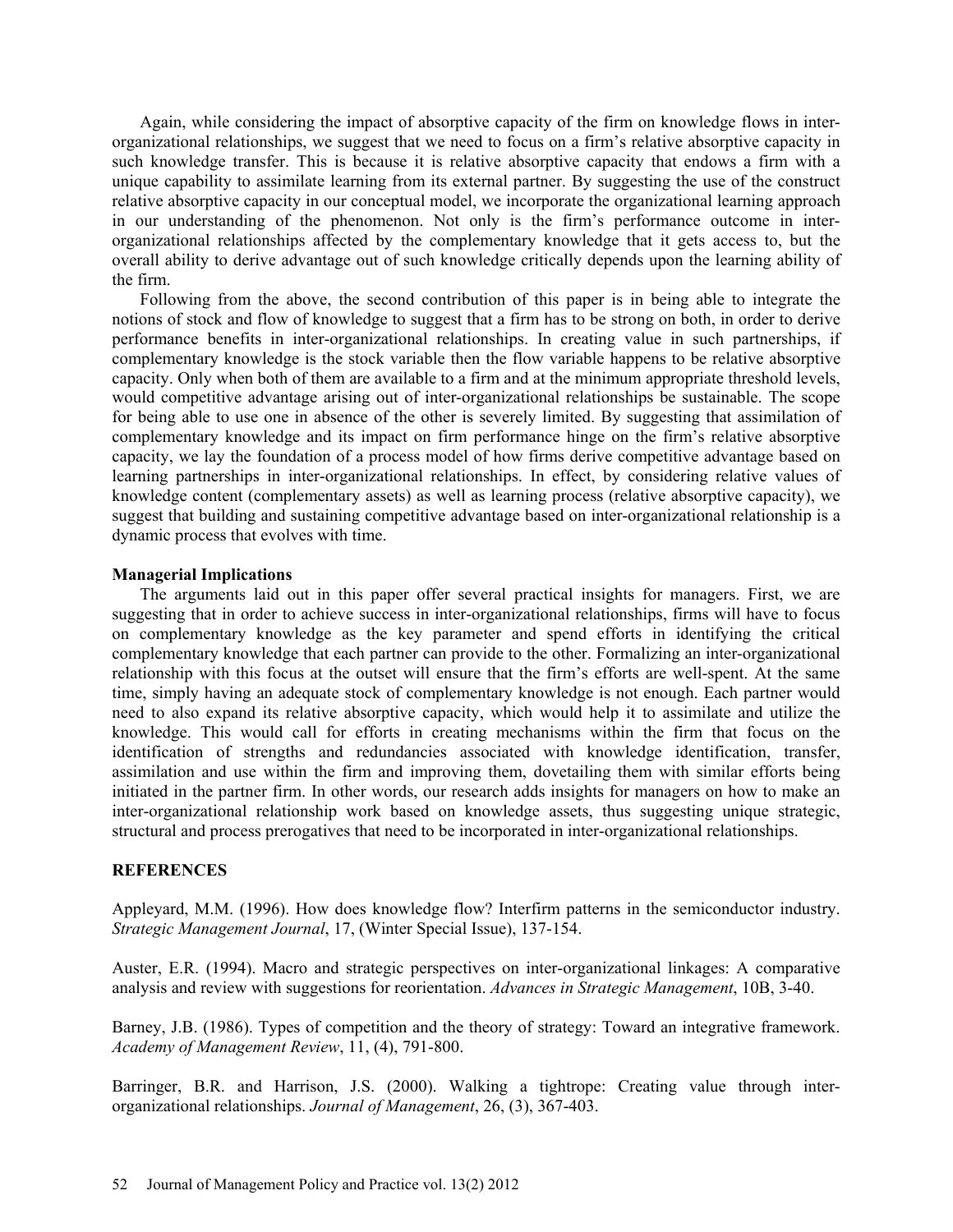Buckley, P.J. and Carter, M.J. (1999). Managing cross-border complementary knowledge. *International Studies of Management & Organization*, 29, (1), 80-104.

Christmann, P. (2000). Effects of "best practices" of environmental management on cost advantage: The role of complementary assets. *Academy of Management Journal*, 43, (4), 663-680.

Cohen, W.M. and Levinthal, D.A. (1990). Absorptive capacity: A new perspective on learning and innovation. *Administrative Science Quarterly*, 35, 128-152.

Combs, J.G. and Ketchen, D.J, Jr. (1999). Explaining interfirm cooperation and performance: Toward a reconciliation of predictions from the resource-based view and organizational economics. *Strategic Management Journal*, 20, (9), 867-885.

D'Aveni, R. A. (1994). *Hypercompetition: Managing the dynamics of strategic maneuvering.* New York: The Free Press.

Decarolis, D.M. and Deeds, D.L. (1999). The impact of stocks and flows of organizational knowledge on firm performance: An empirical investigation of the biotechnology industry. *Strategic Management Journal*, 20, 953-968.

Doz, Y. (1996). The evolution of cooperation in strategic alliances: Initial conditions or learning processes? *Strategic Management Journal*, 17, 55-83.

Dussauge, P., Garrette, B. and Mitchell, W. (2000). Learning from competing partners: Outcomes and durations of scale and link alliances in Europe, North America and Asia. *Strategic Management Journal*, 21, 99-126.

Dyer, J.H. and Singh, H. (1998). The relational view: Cooperative strategy and sources of interorganizational competitive advantage. *Academy of Management Review*, 23, (4), 660-679.

Garud, R. and Kumaraswamy, A. (1993). Changing competitive dynamics in network industries: An exploration of Sun Microsystems' open systems strategy. *Strategic Management Journal*, 14, 351-369.

Gnyawali, D.R. and Madhavan, R. (2001). Cooperative networks and competitive dynamics: A structural embeddedness perspective. *Academy of Management Review*, 26, (3), 431-445.

Grant, R.M. (1996). Toward a knowledge-based theory of the firm. *Strategic Management Journal*, 17, (Winter Special Issue), 109-122.

Harrison, J.S., Hitt, M.A., Hoskisson, R.E. and Ireland, R.D. (2001). Resource complementarity in business combinations: Extending the logic to organizational analysis. *Journal of Management*, 27, 679- 690.

Kraatz, M.S. (1998). Learning by association? Inter-organizational networks and adaptation to environmental change. *Academy of Management Journal*, 41, (6), 621-643.

Kogut, B. (2000). The network as knowledge: Generative rules and the emergence of structure. *Strategic Management Journal*, 21, 405-425.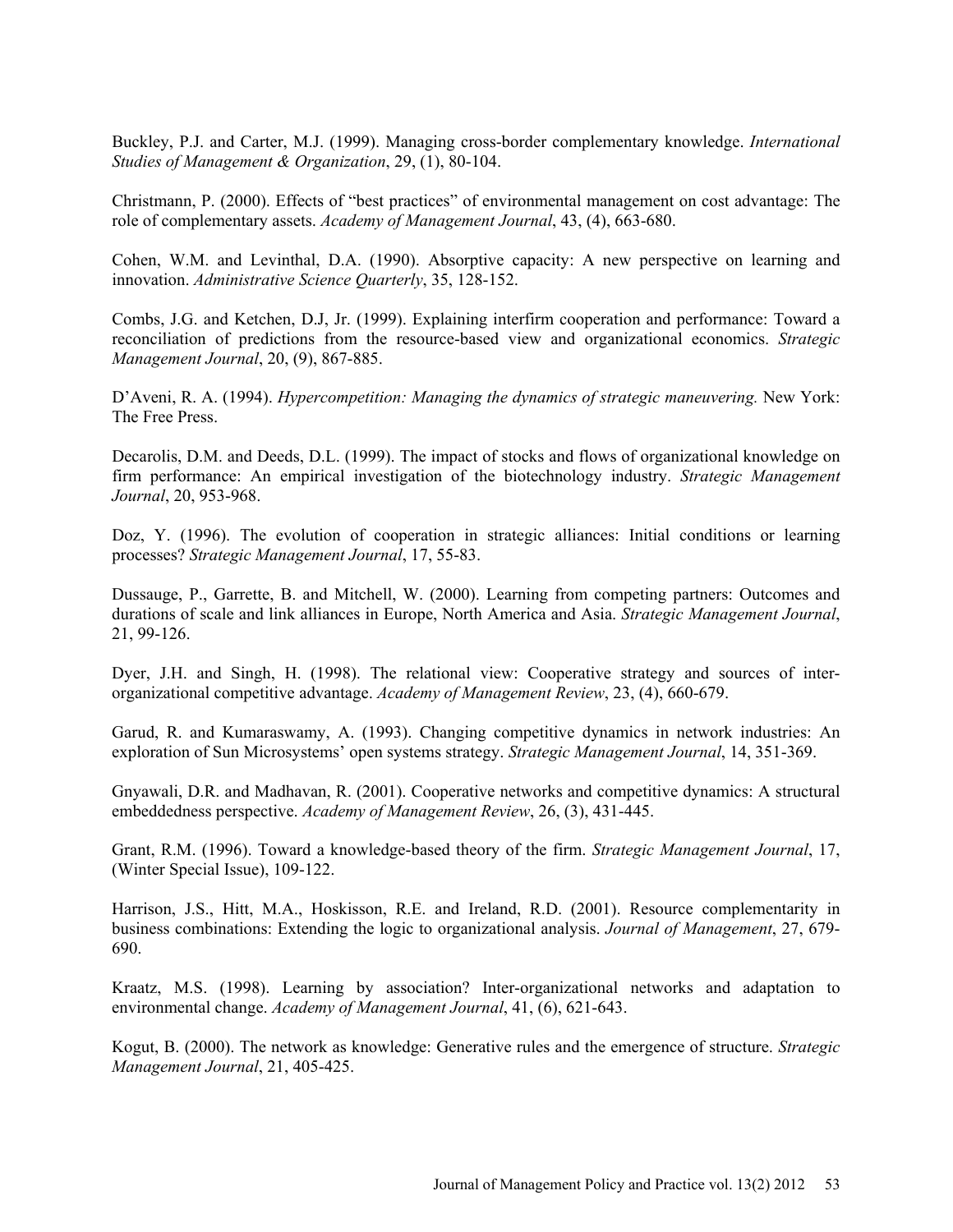Kogut, B. and Zander, U. (1993). Knowledge of the firm and the evolutionary theory of the multinational corporation. *Journal of International Business Studies*, Fourth Quarter, 625-645.

Lane, P.J., Salk, J.E. and Lyles, M.A. (2001). Absorptive capacity, learning, and performance in international joint ventures. *Strategic Management Journal*, 22, 1139-1161.

Lane, P.J. and Lubatkin, M. (1998). Relative absorptive capacity and inter-organizational learning. *Strategic Management Journal*, 19, 461-477.

Larsson, R., Bengtsson, L., Henriksson, K. and Sparks, J. (1998). The inter-organizational learning dilemma: Collective knowledge development in strategic alliances. *Organization Science*, 9 (3), 285-305.

McEvily, B. and Zaheer, A. (1999). Bridging ties: a source of firm heterogeneity in competitive capabilities. *Strategic Management Journal*, 20, 1133-1156.

Mody, A. (1993). Learning through alliances. *Journal of Economic Behavior and Organization*, 20, 151- 170.

Mowery, D.C., Oxley, J.E. and Silverman, B.S. (1996). Strategic alliances and interfirm knowledge transfer. *Strategic Management Journal*, 17, 77-91.

Nielsen, B.B. (2005). The role of knowledge embeddedness in the creation of synergies in strategic alliances. *Journal of Business Research*, 58, 1194-1204.

Park, S.H. 1996. Managing an inter-organizational network: A framework of the institutional mechanism for network control. *Organization Studies*, 17, (5), 795-824.

Powell, W.W., Koput, K.W. and Smith-Doerr, L. (1996). Inter-organizational collaboration and the locus of innovation: Networks of learning in biotechnology. *Administrative Science Quarterly*, 41, 116-145.

Rothaermel, F.T. (2001). Incumbent's advantage through exploiting complementary assets via interfirm cooperation. *Strategic Management Journal*, 22, 687-699.

Saviotti, P.P. (1998). On the dynamics of appropriability, of tacit and of codified knowledge. *Research Policy*, 26, 843-856.

Shan, W. (1990). An empirical analysis of organizational strategies by entrepreneurial high-technology firms. *Strategic Management Journal*, 11, 129-139.

Shenkar, O. and Li, J. (1999). Knowledge search in international cooperative ventures. *Organization Science*, 10, (2), 134-143.

Singh, K. and Mitchell, W. (1996). Precarious collaboration: Business survival after partners shut down or form new partnerships. *Strategic Management Journal*, 17, 99-115.

Smith, K.G., Carroll, S.J. and Ashford, S.J. (1995). Intra- and inter-organizational cooperation: Toward a research agenda. *Academy of Management Journal*, 38 (1), 7-23.

Spencer, J.W. (2003). Firms' knowledge-sharing strategies in the global innovation system: Empirical evidence from the flat panel display industry. *Strategic Management Journal*, 24, 217-233.